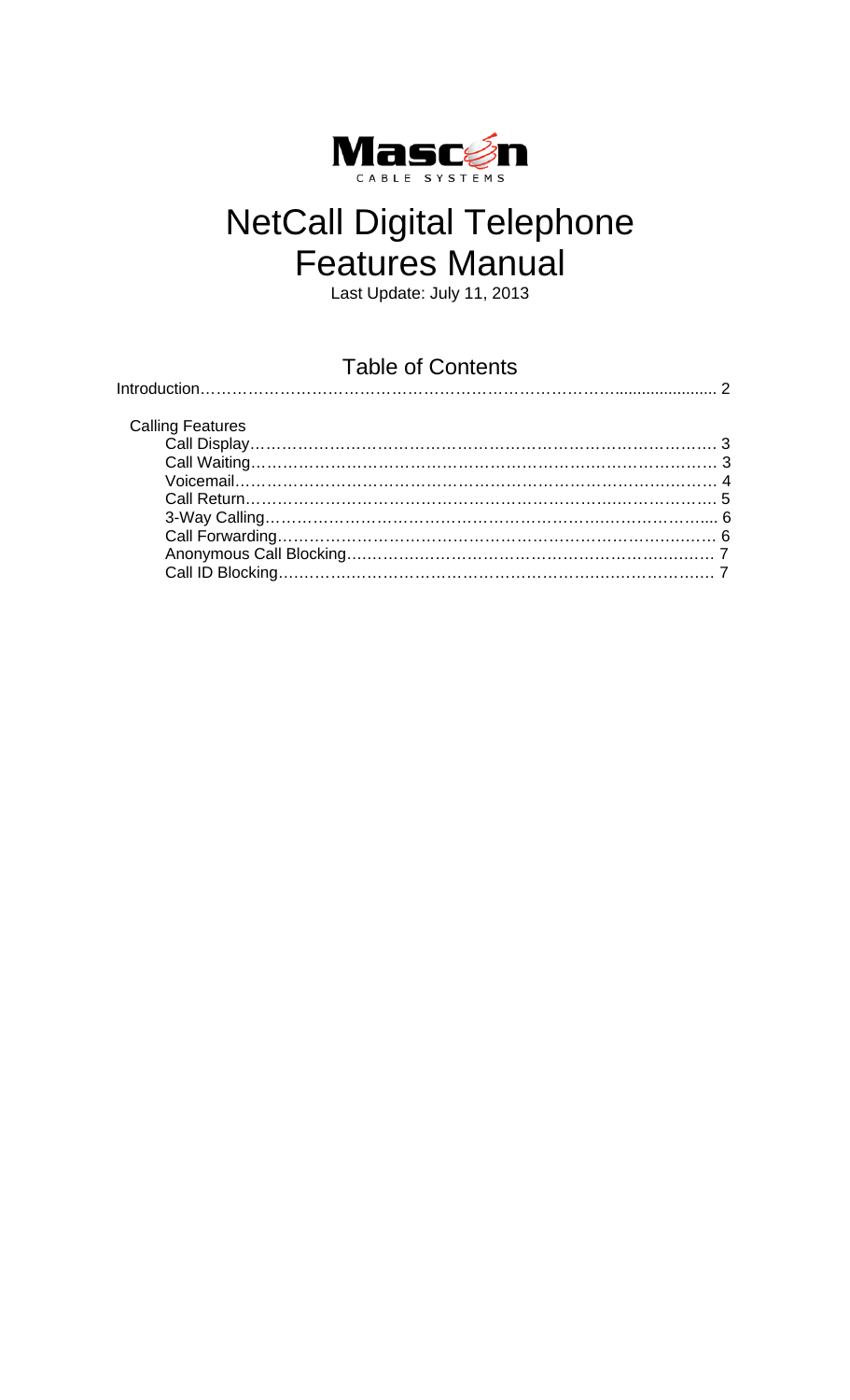### **Introduction**

Welcome to NetCall Digital Telephone. Thank you for your confidence in our company to provide you with your telephone service. We will do our utmost to ensure that your confidence is not misplaced.

Every NetCall Digital Telephone line includes Call Waiting, Call Display, Voicemail, Call Return, Call Forwarding and 3-Way Calling. We also offer you the ability to have your number and name unlisted, and for your caller ID information to be blocked on every outgoing telephone call that you make. Full e911 service is provided – if you call 911 and are unable to speak, the 911 operator will see your address and dispatch emergency services.

As part of the service, we will provide you with an Arris Telephony modem. This modem is your link to the public switched telephone network, so it is important that you do not tamper with the modem. Please do not move it to another physical location in your home or disconnect any wires. Should you have a problem or wish to relocate the modem, please contact us.

#### **To contact us**

Phone: (250) 832-6000 Toll Free: (866) 832-6020 Fax: (250) 832-5575 E-mail: support@masconcable.ca Web : www.masconcable.ca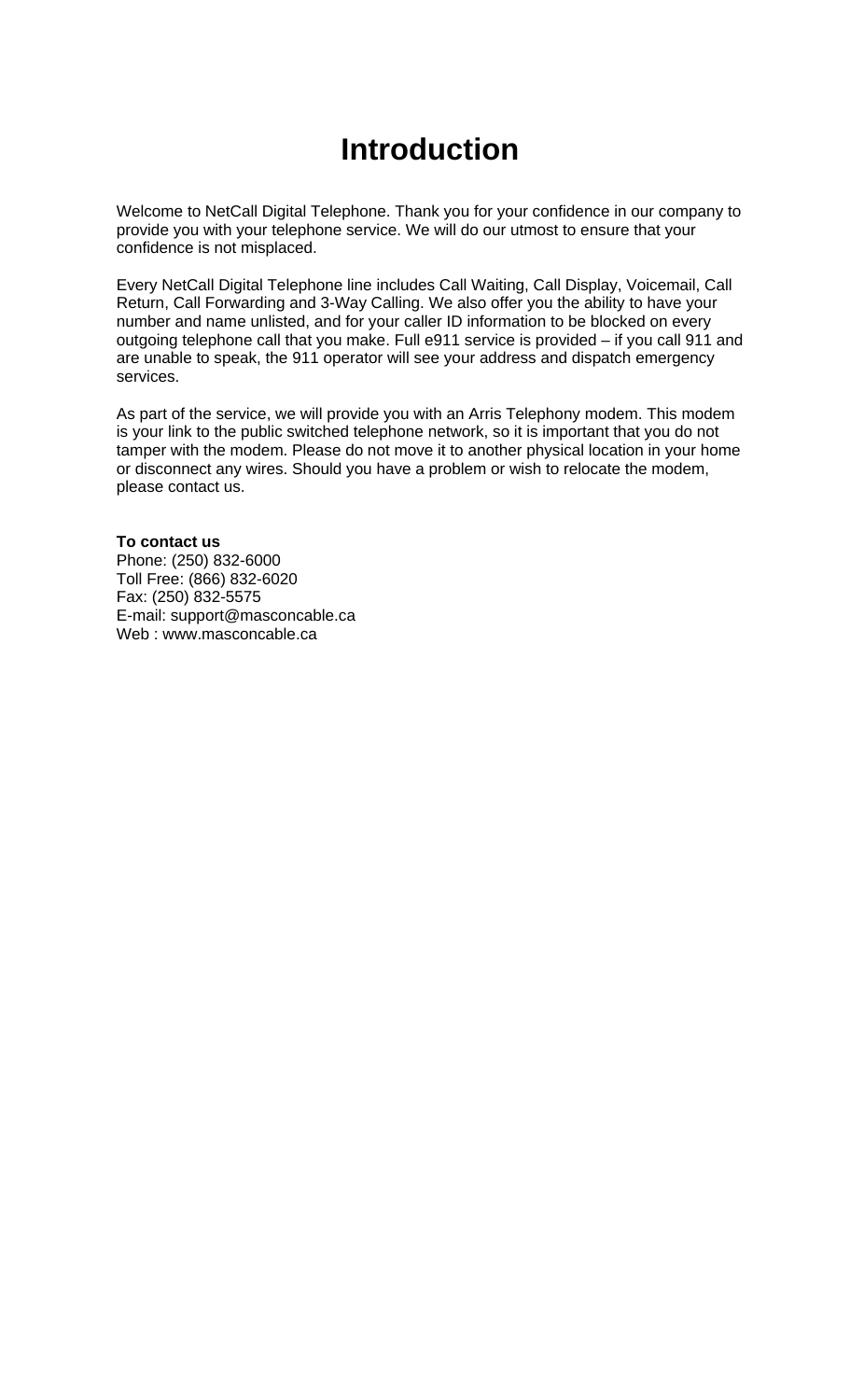### **Call Display**

Call Display shows an incoming caller's name and telephone number (if available) on a caller IDequipped phone or caller ID unit.

#### **To use Call Display**

Watch the display screen on your caller ID-equipped phone or caller ID unit when a call comes in. After the first full ring, the phone number and name will appear if the call is from an area where Call Display service is available.

"Unknown Number" and "Unknown Name" will be displayed if the call is from a pay phone, some cellular phones, areas where Call Display features are not available, or an operator-assisted call where operator assisted blocking was requested.

"Unknown" and "Unknown" will be displayed if the caller activated Call Display blocking.

#### **Call Display blocking**

Call Display blocking prevents your name and phone number from being displayed when you make a call. To activate Call Display Blocking, dial **\*67** before placing a call. "Unknown Number" and "Unknown Name" will be displayed instead of your name and number.

### **Call Waiting**

With Call Waiting, you'll know if another call is coming in when you're already on the line.

#### **How to use Call Waiting**

- 1. You'll hear a single tone when another call is waiting.
- 2. Press and release the receiver-disconnect button (or **LINK** or **FLASH**). Caller #1 is now on hold and will hear a repeated "Please hold" message while they wait.
- 3. You can now speak privately to caller #2.
- 4. Press the receiver-disconnect button again to return to caller #1.

Call Waiting will not work if a phone extension is in use. All other phones in the house must be hung up to switch to a waiting caller.

#### **To deactivate Call Waiting (per call)**

Call Waiting can be deactivated on a per-call basis. Before you make a call:

- 1. Dial **\*70**. Listen for two beeps.
- 2. Listen until no further beeps are heard and make your call.

Call Waiting will be restored when you hang up.

#### **When Call Waiting is activated**

- Callers will hear a normal ring instead of a busy signal when you are already on the phone.
- Waiting calls that are not answered will be routed to Voicemail. You can call the telephone number of the second call by using the Call Return service (**\*69**).
- If you lose a call, hang up. The phone will automatically ring and the call will be reestablished. Similarly, if you hang up while the original caller is on hold, the phone will ring to re-establish that call.
- Call Waiting does not work when you are on a 3-way call. Additional callers will be routed to Voicemail.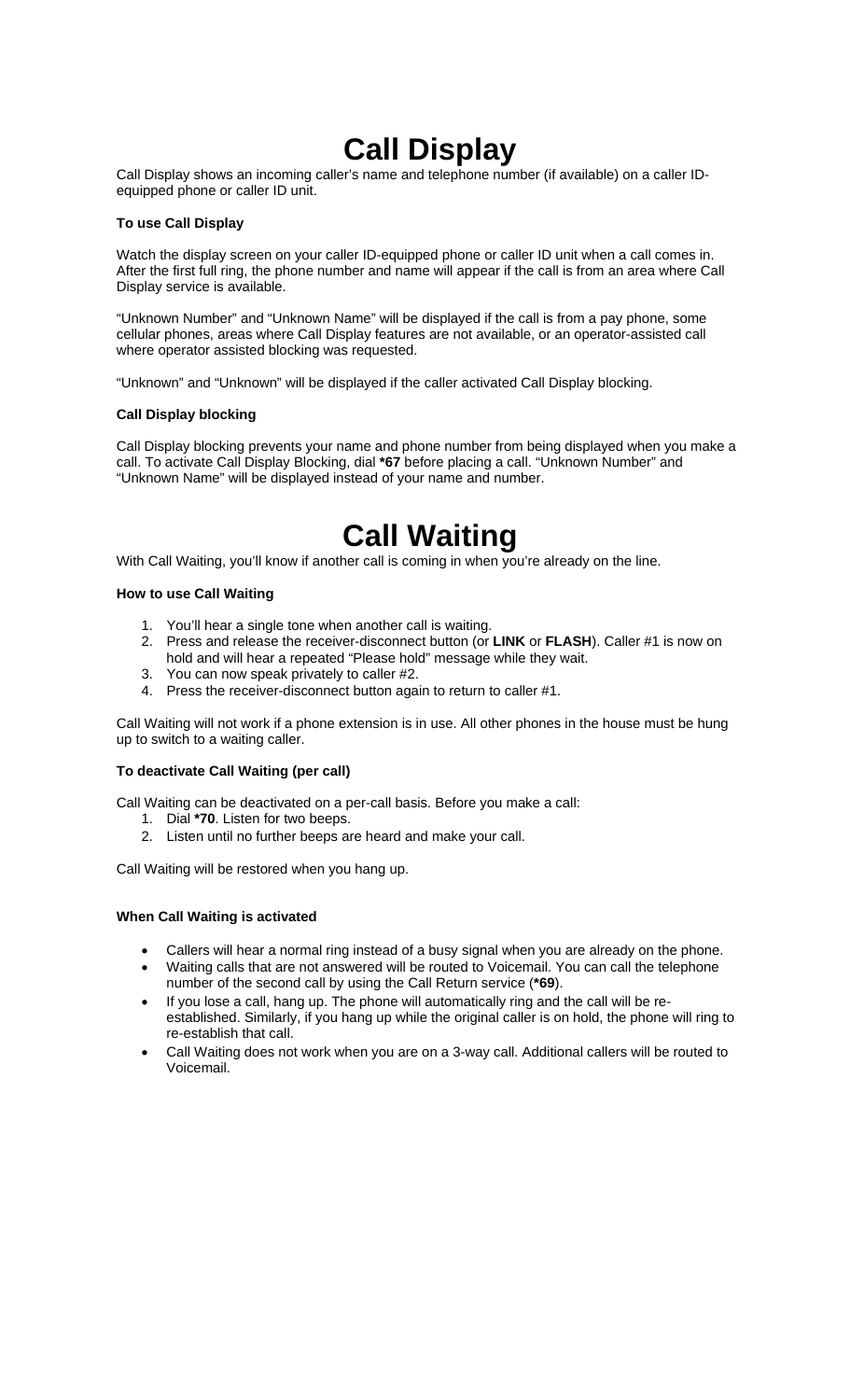• If you have temporarily turned Call Waiting off, second callers will be routed to your Voicemail.

#### **To deactivate Call Waiting permanently**

Call Waiting can be deactivated permanently by dialing **\*57**.

#### **To reactivate Call Waiting**

Call Waiting can be reactivated by dialing **\*56**.

Please note that if the telephony modem is rebooted for any reason, Call Waiting will automatically be reactivated.

### **Voicemail**

NetCall Digital Telephone service includes a robust Voicemail service with all lines. Callers can leave messages for you when you're unable to answer the phone or are talking to another caller and don't want to be interrupted.

#### **To access Voicemail**

- 1. Pick up your Home Phone and dial **\*40**.
- 2. You will be prompted to enter your password. The default password is **123456**.

#### **To access Voicemail remotely**

- 1. Call your Home Phone line and when the Voicemail answers, press **\***.
- 2. Enter your password. You will now have full access to your Voicemail.

#### **To set your Voicemail Greeting**

- 1. After accessing your voicemail, press **0.**
- 2. Press **1** to record your unavailable message (nobody available to answer the phone).
- Alternatively, press **2** to record your busy message.
- 3. Follow the system prompts to save your greeting.

#### **To change your Voicemail password**

1. After accessing your voicemail, press **0.**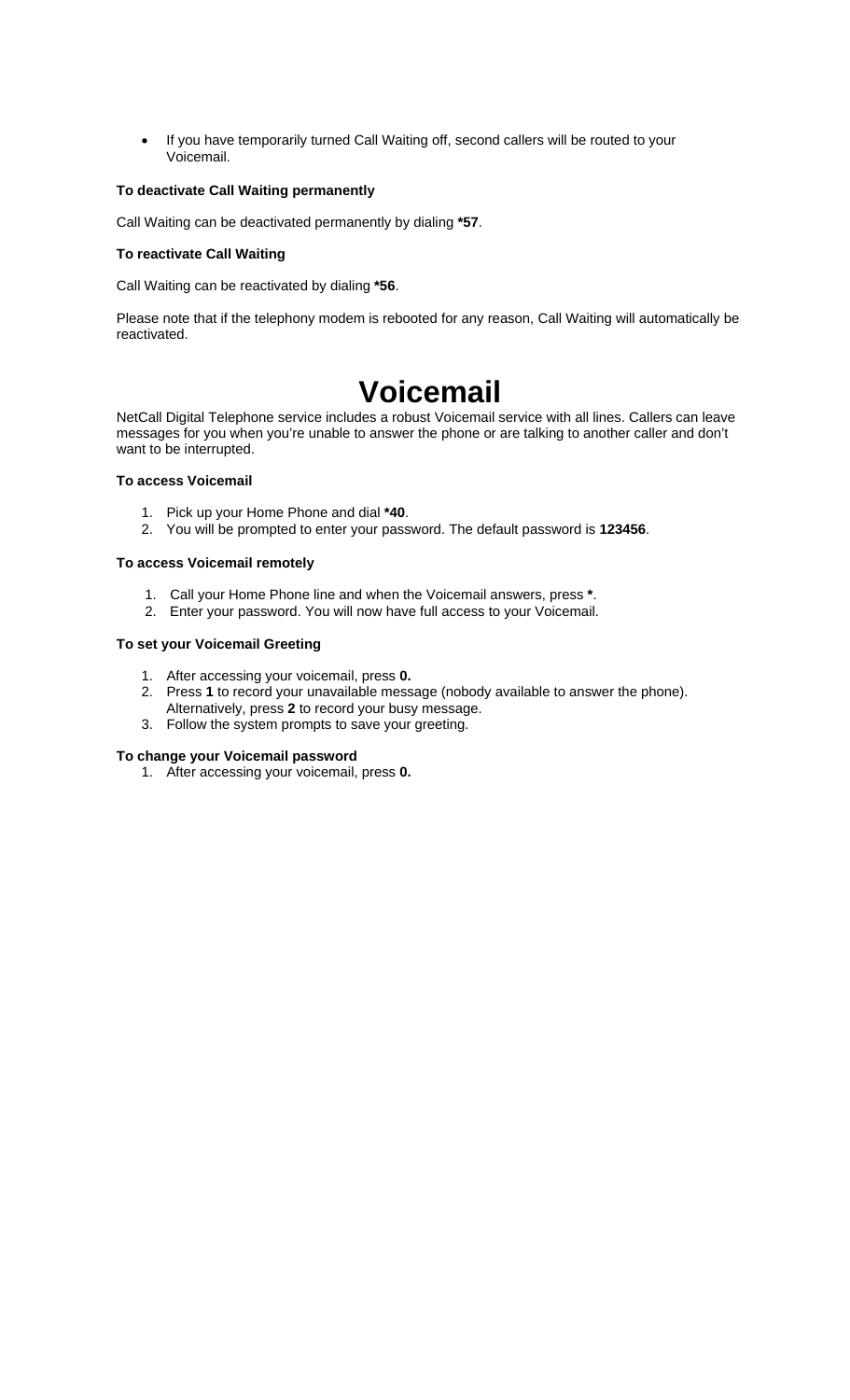2. Press **5** to change your password. Follow the system prompts. You will need to enter your new password twice for ensure accuracy.

#### **Checking Voicemail messages**

- 1. If you have a message waiting, you will hear a stutter tone when you pick up your phone. If your phone is appropriately equipped, the message waiting indicator will light up.
- 2. After accessing your voicemail, press **1.**
- 3. Any new messages will play. During playback, the following options are available:
	- i. Press **#** to fast-forward message by 3 seconds.
	- ii. Press **\*** to rewind message by 3 seconds.
	- iii. Press **0** to pause message.
	- iv. Press **0** again to un-pause message.
	- v. Press **4** to go to previous message.
	- vi. Press **5** to repeat current message.
	- vii. Press **6** to go to next message.
	- viii. Press **7** to delete current message.

ix. Press **9** to save the current message (ie. to save as a new message for another user to access later).

#### **To change the number of rings before Voicemail picks up**

- 1. Pick up your Home Phone and dial **\*94** followed by the number of rings you would like before your voicemail answers, from 0-9.
- 2. After a second or 2 your will hear "Thank-You. You entered <number> Good Bye"
- 3. You can now hang up.

### **Call Return**

With Call Return, you can redial the last number that called you whether you answered the call or not.

To use Call Return just lift your receiver and dial **\*69** to call the phone number of the last incoming call.

Call Return will not work when the call is from a private number, a blocked number, a line that has

Call Forwarding activated, some pay phones, business lines, call phones and long-distance connections. It does not work with 1-800 or 1-900 numbers.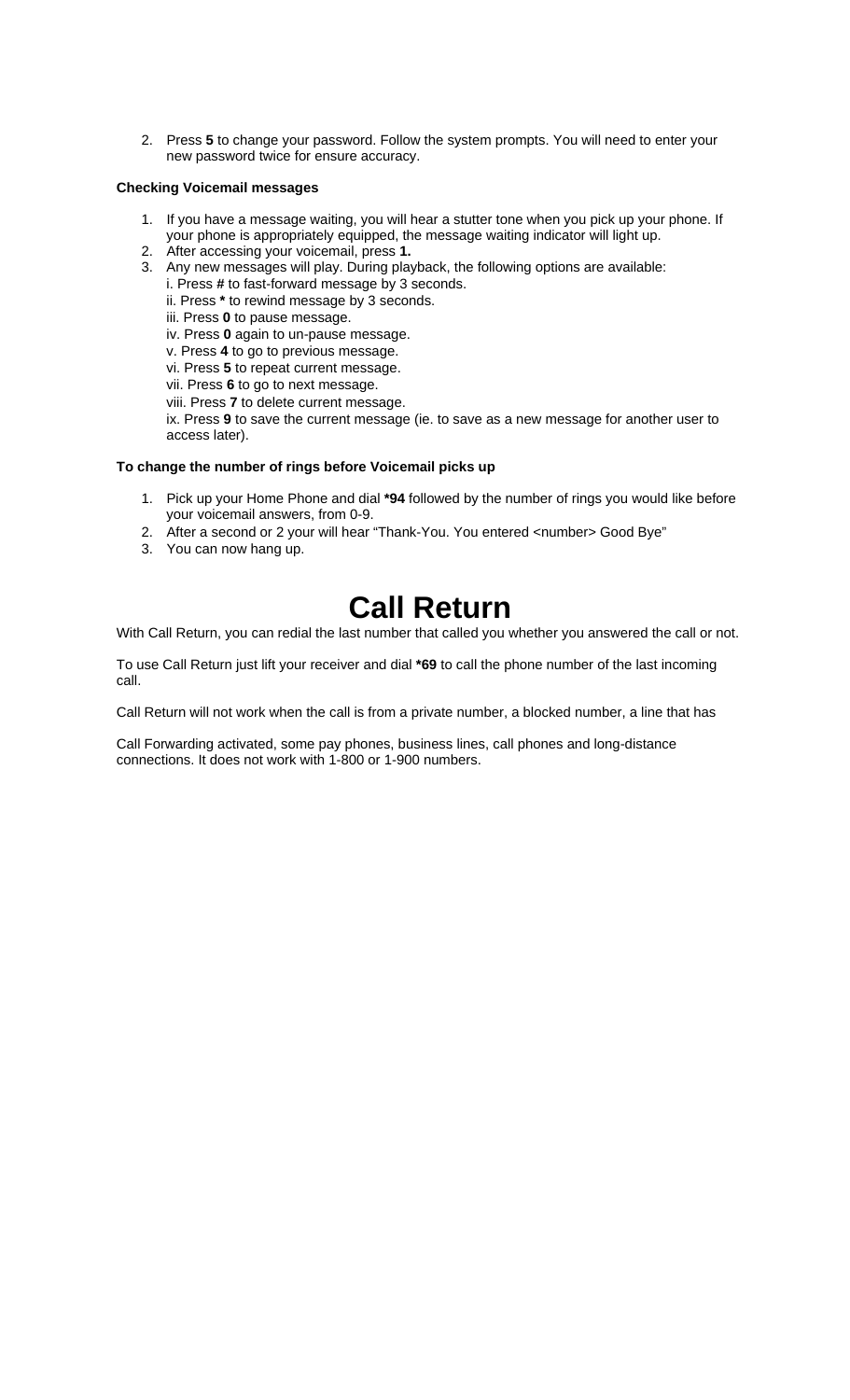### **3-Way Calling**

The 3-Way Calling feature lets you talk with two other people in one call. Use it to save time, or just have fun!

#### **To make a 3-Way Call**

- 1. Phone the first person and tell them you're going to bring another participant in.
- 2. Press the receiver-disconnect (or **LINK** or **FLASH**) button to place them on hold.
- 3. When you hear the dial tone, call the next participant.
- 4. When the second participant answers, press the receiver-disconnect button again (or **LINK** or **FLASH**). All three people will be connected in one call.

#### **3-Way Calling tips**

- If your telephone has a **LINK** or **FLASH** button, use it rather than the receiver-disconnect button.
- If you are unable to reach the second participant, press the receiver-disconnect button (or **LINK** or **FLASH**) twice to connect back with the first person you called.
- If you reach a participant's voicemail, press **\*** three times to disconnect.
- As long as you remain on the line, either one of the other participants can hang up and you can continue to talk to the remaining person.
- During a 3-way call, Call Waiting will not work. The caller will be routed to Voicemail.
- All extension phones must be hung up in order to use 3-Way Calling.

## **Call Forwarding**

Call Forwarding redirects your incoming calls to another phone number. You can forward calls to any number you choose.

#### **To activate Call Forwarding with your phone**

To forward calls to another number:

- 1. Lift the receiver and dial **\*72**.
- 2. Immediately enter the ten-digit number you want your calls forwarded to.
- 3. After a second or 2 your will hear "Thank-You. You entered <phone number> Good Bye"
- 4. You can now hang up. Call Forwarding is activated.

#### **To deactivate Call Forwarding with your phone**

- 1. Lift the receiver and dial **\*73**.
- 2. When you hear "Thank-You, Good-bye", you can hang up. Call Forwarding has been deactivated.

**Note** You can only deactivate Call Forwarding from the phone that has Call Forwarding activated.

#### **When Call Forwarding is activated**

- You may still make calls from your phone.
- Callers will receive a busy signal when the number that your calls are forwarded to is busy.
- Call Waiting is inoperable.
- Calls that are unanswered at the forwarded number will not route to your Voicemail.

#### **Busy Call Forwarding**

- \*900 To Voicemail
- \*90 9995551234 To 9995551234
- \*91 Remove call forwarding rule